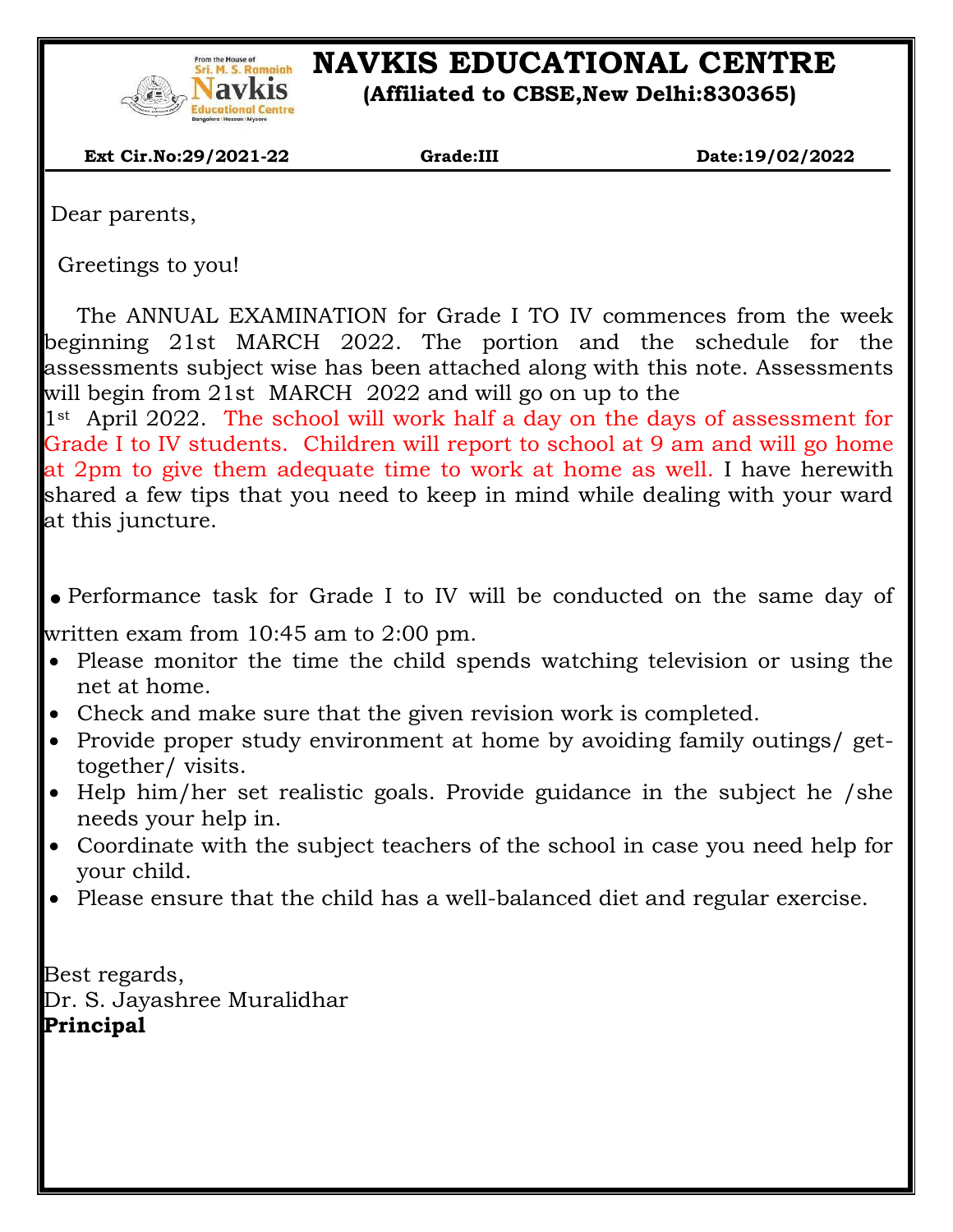#### **PORTIONS FOR ANNUAL EXAMINATION -2021-22**

## **GRADE-III**

| <b>SL</b><br>N <sub>O</sub> | <b>SUBJECT</b>                        | <b>PORTIONS</b>                                                                                                                                                                                                                                                                                                                             |
|-----------------------------|---------------------------------------|---------------------------------------------------------------------------------------------------------------------------------------------------------------------------------------------------------------------------------------------------------------------------------------------------------------------------------------------|
| 1                           | <b>ENGLISH</b>                        | <b>Written Exam</b><br>Trip to Heaven<br>Rip Van Winkle<br>Annalisa and the Giant<br>The Wise Minister<br>We Saved a Whale<br>A Day at the Swamp<br>The Bird<br>The Emperor's New Clothes<br><b>Work book</b><br>Worksheet - 5,7,8,9 and 10<br><b>Performance Task</b><br>Monsoon<br>The Table and the Chair<br><b>The Rainbow Fairiess</b> |
| 2                           | <b>II LANGUAGE</b><br><b>KANNADA</b>  | <b>Written Exam</b><br>ಜಾತ್ರೆ<br>ಭಗೀರಥ<br>ಮೃಗಾಲಯದಲ್ಲಿ ಒಂದು ದಿನ<br>ಕಪ್ಪೆಯ ಹಾಡು<br>ಮುಳುಗದ ಸೂರ್ಯ<br><b>Performance Task</b><br>ಸಂಕ್ರಾಂತಿ<br>ಅನಾರೋಗ್ಯದ ಸಿಂಹ<br>ಆಡೋಣ ಬಾ                                                                                                                                                                          |
| 3                           | <b>III LANGUAGE</b><br><b>KANNADA</b> | <b>Written Exam</b><br>ಕಾಗದದ ದೋಣಿ<br>ಕಲಿತ ಪಾಠ<br>ಬಾಲಕಿಯ ಸಾಹಸ<br>ಕರುಣೆಯ ಹಾದಿ<br>ಮಸಾಲೆ ದೋಸೆ<br>ಆರೋಗ್ಯ ಭಾಗ್ಯ<br><b>Performance Task</b><br>ಕೊಕ್ಕರೆಯ ಪ್ರಾರ್ಥನೆ<br>ಮಂಗನ ನ್ಯಾಯ<br>ಯಾರು ಹೆಚ್ಚು                                                                                                                                                     |
| 4                           | <b>II LANGUAGE</b><br><b>HINDI</b>    | <b>Written Exam</b><br>किरण<br><u>देखकर चलो भाई</u>                                                                                                                                                                                                                                                                                         |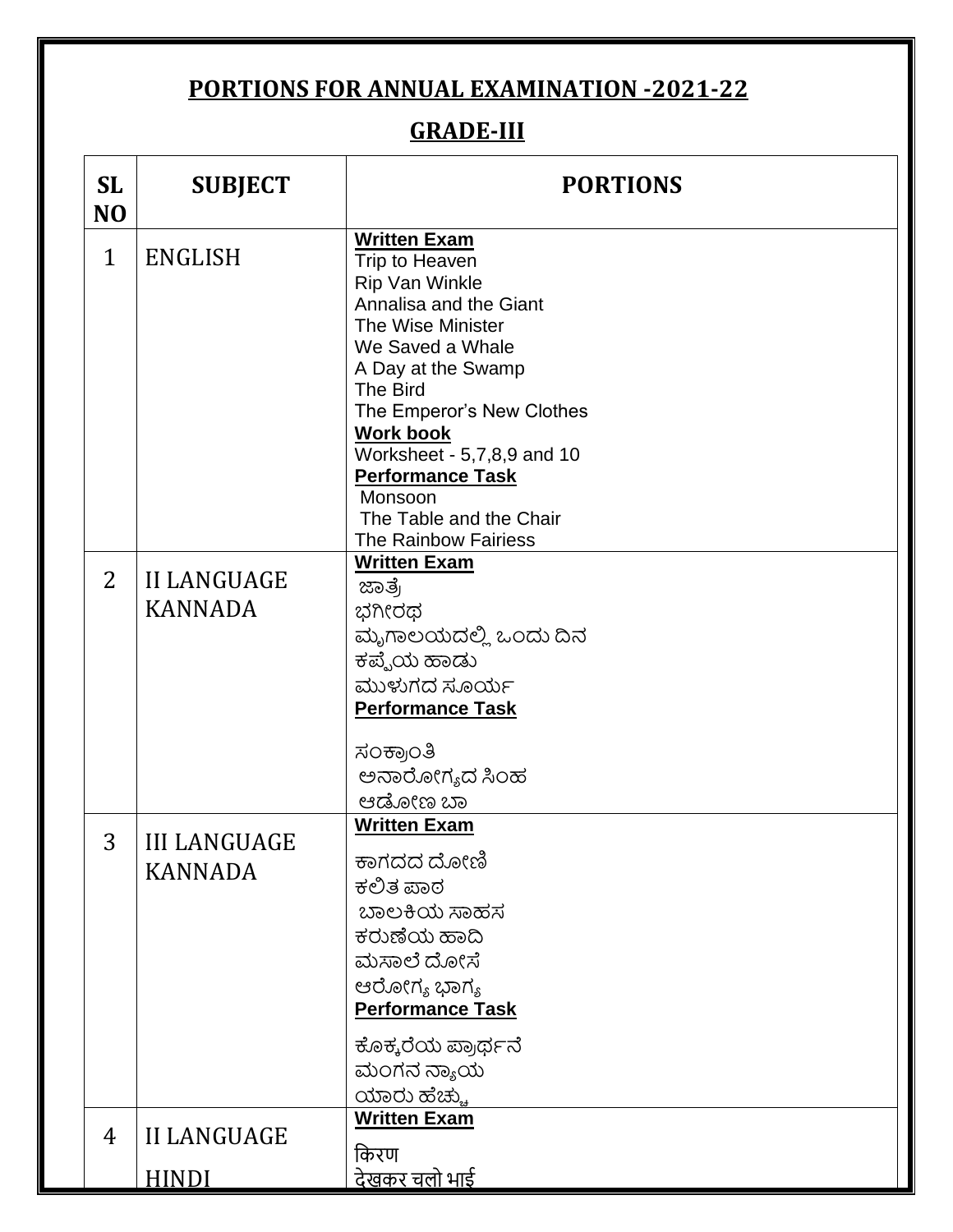|   |                     | में हूं रबड़                                                      |
|---|---------------------|-------------------------------------------------------------------|
|   |                     | प्यार भरा एक खत                                                   |
|   |                     | बल्ब जला                                                          |
|   |                     | जीत किसकी                                                         |
|   |                     | <b>Performance Task</b>                                           |
|   |                     | बात पाते की                                                       |
|   |                     | क्या करें                                                         |
| 5 | <b>III LANGUAGE</b> | <b>Written Exam</b><br>मुन्नी कहती है <sup>।</sup>                |
|   |                     | आनंद की वर्षेगांठ                                                 |
|   | <b>HINDI</b>        | समजदार कौआ                                                        |
|   |                     | किसान                                                             |
|   |                     | फूल बनो तुम फूल बनो                                               |
|   |                     | <b>Performance Task</b>                                           |
|   |                     | जंगली जानवर                                                       |
|   |                     | गिनती                                                             |
| 6 | <b>MATHEMATICS</b>  | <b>Written Exam</b>                                               |
|   |                     | <b>Division</b>                                                   |
|   |                     | <b>Fractions</b><br>Geometry and Pattern (from Page no. 118 -122) |
|   |                     | Measurement                                                       |
|   |                     | Time                                                              |
|   |                     | Money                                                             |
|   |                     | <b>Performance Task</b>                                           |
|   |                     | <b>Numbers</b><br><b>Written Exam</b>                             |
| 7 | <b>SCIENCE</b>      |                                                                   |
|   |                     | The Human Body<br>Stars, Planets and the Moon                     |
|   |                     | Our Planet - The Earth                                            |
|   |                     | Light, Sound and Force                                            |
|   |                     | Measurement                                                       |
|   |                     | <b>Performance Task</b>                                           |
|   |                     | Air and Water                                                     |
|   |                     | Weather                                                           |
|   |                     | <b>Written Exam</b>                                               |
| 8 | SOCIAL              | Our Neighbourhood                                                 |
|   |                     | My India-Festivals and Dance                                      |
|   |                     | <b>Our Government</b><br>New Delhi                                |
|   |                     | Mumbai                                                            |
|   |                     | Kolkata                                                           |
|   |                     | <b>Using Directions</b>                                           |
|   |                     | <b>Performance Task</b>                                           |
|   |                     | Being Good and Being Safe<br><b>Transport and Communication</b>   |
|   |                     | <b>National Symbols</b>                                           |
|   |                     |                                                                   |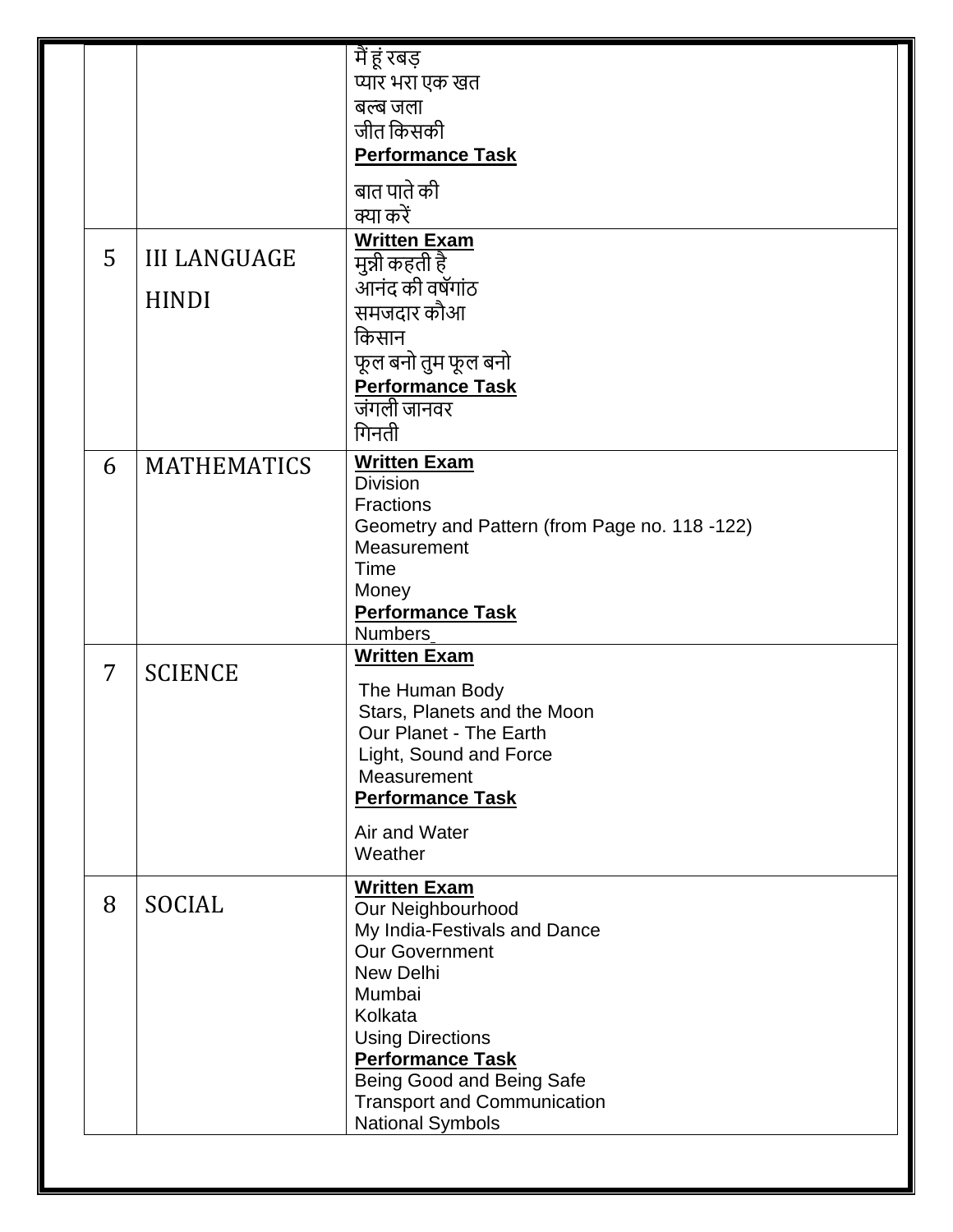|    | <b>COMPUTER</b><br><b>SCIENCE</b>                | Introduction to Ms word 2010<br>Introduction to scratch programming<br>Animation in scratch<br>Working with paint |  |
|----|--------------------------------------------------|-------------------------------------------------------------------------------------------------------------------|--|
| 10 | <b>GENERAL</b><br>KNOWLEDGE                      | <b>CURRENT AFFAIRS</b>                                                                                            |  |
|    | ART AND CRAFT                                    | Peacock drawing                                                                                                   |  |
|    | RATTERN FAR ANNUAL<br>VAMILIATIALI<br>nnns<br>ΩΩ |                                                                                                                   |  |

#### **PATTERN FOR ANNUAL EXAMINATION -2021-22**

## **GRADE-III**

т

| <b>SL</b><br>N <sub>O</sub> | <b>SUBJECT</b>                        | <b>PATTERN</b>                                                                                                                                                                                                                                                                                                                 |                                                                                                                                                                                           |
|-----------------------------|---------------------------------------|--------------------------------------------------------------------------------------------------------------------------------------------------------------------------------------------------------------------------------------------------------------------------------------------------------------------------------|-------------------------------------------------------------------------------------------------------------------------------------------------------------------------------------------|
| $\mathbf 1$                 | <b>ENGLISH</b>                        | I. Value based questions<br>II. Multiple choice questions<br>III. Answer with reference to context.<br>IV. Fill in the blanks.<br>V. Answer the following<br>VI. Unseen poem.<br>VII. Unseen passage<br>VIII. Meanings.<br>IX. Own sentences<br>X. Homographs<br><b>XI. Word Families</b><br>XII. Label the parts of the whale | $2x2=4$<br>$3x1=3$<br>$2x2=4$<br>$4x1/2=2$<br>$3x1=3$<br>$2x1=2$<br>$2x1=2$<br>$2x1=2$<br>$2x1=2$<br>$2x1=2$<br>$2x1=2$                                                                   |
| $\overline{2}$              | <b>II LANGUAGE</b><br><b>KANNADA</b>  | ೧.ಗದ್ಯ ಓದಿ ಪ್ರಶ್ನೆಗಳಿಗೆ ಉತ್ತರಿಸಿ<br>೨. ಪದಗಳ ಅರ್ಥ<br>೩. ಪ್ರಾಸ ಪದ.<br>೪. ವಚನ ಬದಲಿಸಿ.<br>೫. ದ್ವಿರುಕ್ತಿ ಗುರುತಿಸಿ<br>೬. ಕೂಡಿಸಿ ಬರೆಯಿರಿ<br>೭. ಹೊಂದಿಸಿ ಬರೆಯಿರಿ<br>೮. ವಿರುದ್ಧ ಪದ<br>೯. ಪದ್ಯ ಪೂರ್ಣಗೊಳಿಸಿ.<br>೧೦. ಬಿಟ್ಟ ಸ್ಥಳ ತುಂಬಿರಿ.<br>೧೧. ಯಾರು – ಯಾರಿಗೆ ಹೇಳಿದರು<br>೧೨. ಒಂದು ವಾಕ್ಯ<br>೧೩. ಎರಡು – ಮೂರು ವಾಕ್ಯ<br>೧೪. ಟಿಪ್ಪಣಿ             | $3x1=3$<br>$4x^{1/2}=2$<br>$4x^{1/2}=2$<br>$2x^{1/2}=1$<br>$2x^{1/2}=1$<br>$4x^{1/2}=2$<br>$4x^{1/2}=2$<br>$4x^{1/2}=2$<br>$1x2=2$<br>$2x1=2$<br>$2x1=2$<br>$2x1=2$<br>$2x2=4$<br>$1x3=3$ |
| 3                           | <b>III LANGUAGE</b><br><b>KANNADA</b> | <sub>್.</sub> ಪದಗಳ ಅರ್ಥ<br>೨. ವಚನ ಬದಲಿಸಿ<br>ವಿಂಕ ಬಹವಿ೨                                                                                                                                                                                                                                                                         | $4x1=4$<br>$4x\frac{1}{2}=2$<br>$4-1/$                                                                                                                                                    |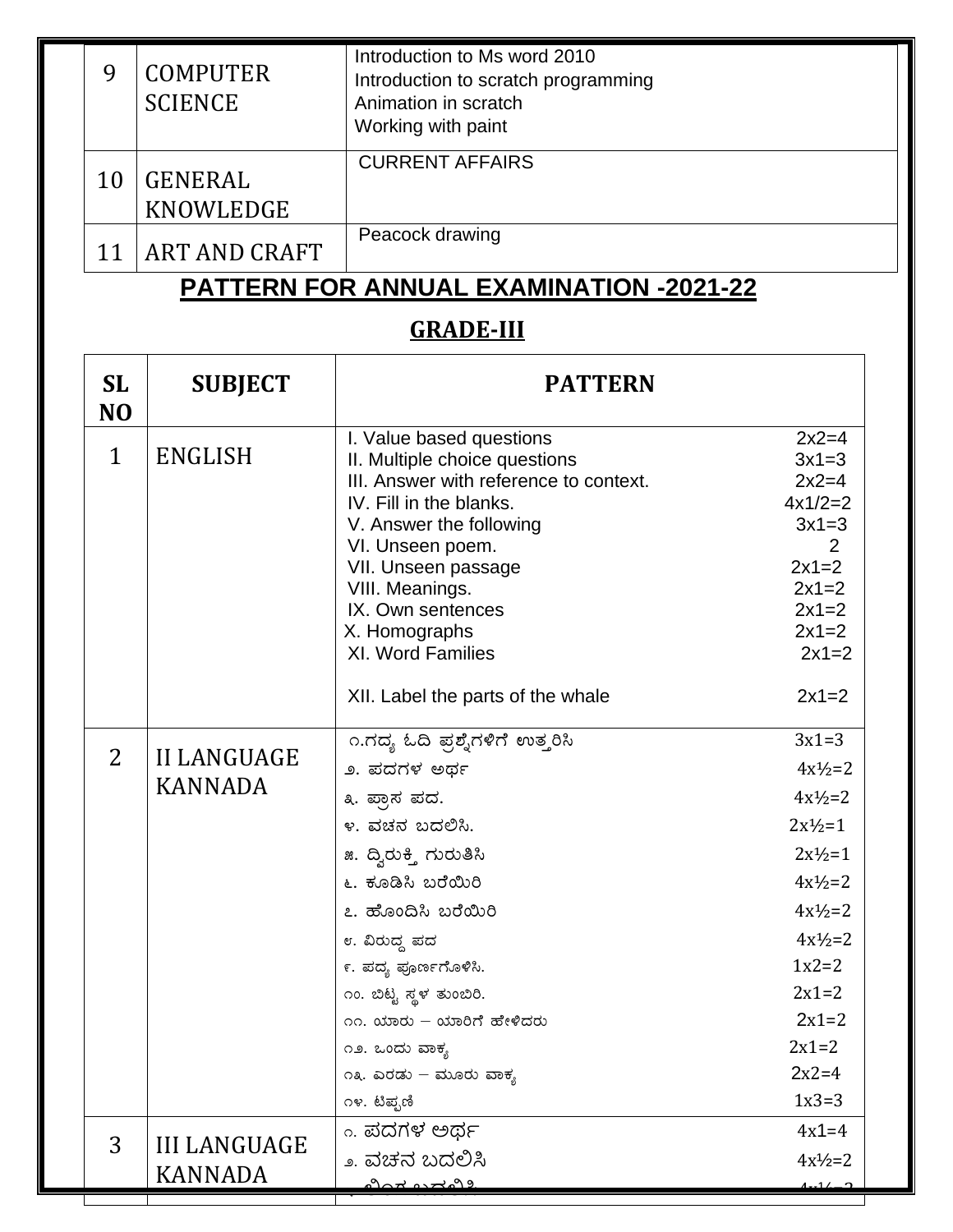|   |                     | ೪. ಹೊಂದಿಸಿ ಬರೆಯಿರಿ                                 | $4x\frac{1}{2}=2$   |
|---|---------------------|----------------------------------------------------|---------------------|
|   |                     | ೫. ಗುಂಪಿಗೆ ಸೇರದ ಪದ ಗುರುತಿಸಿ                        | $4x^{1}/2=2$        |
|   |                     | ೬. ಪ್ರಾಸ ಪದ ಬರೆಯಿರಿ                                | $4x^{1}/_{2}=2$     |
|   |                     | ೭. ಬಿಟ್ಟ ಸ್ಥಳ ತುಂಬಿರಿ                              | $4x1 = 4$           |
|   |                     | <sub>೮.</sub> ವಿರುದ್ಧ ಪದ ಬರೆಯಿರಿ                   | $4x^{1}/_{2}=2$     |
|   |                     | ೯. ಅಕ್ಷರಗಳನ್ನು ಜೋಡಿಸಿ ಅರ್ಥ ಪೂರ್ಣ ಪದ ರಚಿಸಿ          | $4x^{1}/_{2}=2$     |
|   |                     | <u>್ಯ. ಯಾರು ಯಾರಿಗೆ ಹೇಳಿದರು</u>                     | $3x1 = 3$           |
|   |                     | <u>00. ಒಂದು ವಾಕ್ಯದಲ್ಲಿ ಉತ್ತರಿಸಿ</u>                | $5x1 = 5$           |
|   |                     |                                                    |                     |
|   |                     | 1. दिए गए गद्यांश को पढ़कर प्रश्नों के उत्तर लिखिए | $\overline{3}$      |
| 4 | <b>II LANGUAGE</b>  | 2. संयुक्ताक्षर वाले शब्द लिखिए                    | 3                   |
|   | <b>HINDI</b>        | ३.खाली स्थान भरिए                                  | 3                   |
|   |                     | 4.इन शब्दों के अर्थ लिखिए                          | $\overline{2}$      |
|   |                     | 5.समानार्थक शब्द लिखिए                             | $\overline{2}$      |
|   |                     | 6.लिंग बदलिए                                       | $\overline{2}$      |
|   |                     | 7.वचन बदलिए                                        | $\overline{2}$      |
|   |                     | 8.मिलान कीजिए                                      | $\overline{2}$      |
|   |                     | 9.सही विशेषण से खाली जगह भरिए                      | 3                   |
|   |                     | 10.कविता पूर्ण कीजिए                               | $\overline{2}$      |
|   |                     | 11.इन प्रह्रो के उत्तर लिखिए                       | 6                   |
| 5 | <b>III LANGUAGE</b> | 1.इन शब्दों के अर्थ हिंदी में लिखिए ।              | $\overline{2}$      |
|   |                     | 2.इन शब्दों  के अर्थ अंग्रेजी में लिखिए ।          | $\overline{2}$      |
|   | <b>HINDI</b>        | ३.वचन बदलिए ।                                      |                     |
|   |                     | 4.लिंग बदलिए ।                                     | $\overline{c}$<br>2 |
|   |                     | 5. विलोम शब्द लिखिए ।                              | 2                   |
|   |                     | 6.वाक्य ठीक से लिखो ।                              | $\overline{2}$      |
|   |                     | 7.पद्य भाग पूरा  कीजिए ।                           | 4                   |
|   |                     | 8. दिए गए गिनतियों  को  अक्षरों में लिखिए।         | 4                   |
|   |                     | 9. खाली जगह भरिए।                                  | 4                   |
|   |                     | 10. इन प्रशनो के उत्तर लिखिए ।                     | 6                   |
|   |                     | Fill in the blanks.<br>L.                          | $4x1=4$             |
| 6 | <b>MATHEMATICS</b>  | Solve the following.<br>Ш.                         | $2x2=4$             |
|   |                     | III.<br>Create a story with the given clue.        | 2                   |
|   |                     | IV.<br>Division.                                   | $2x2=4$             |
|   |                     | V.<br>Conversions in time.                         | $2x1=2$             |
|   |                     | VI.<br>Conversions in measurement.<br>VII.         | $2x1=2$<br>$2x1=2$  |
|   |                     | Symmetry.<br>VIII.<br>Rounding off numbers.        | $2x1=2$             |
|   |                     | Fractions.<br>IX.                                  |                     |
|   |                     | X.<br>Calendar                                     |                     |
|   |                     | XI.<br><b>Bills</b>                                | $4x1=4$             |
|   |                     |                                                    |                     |